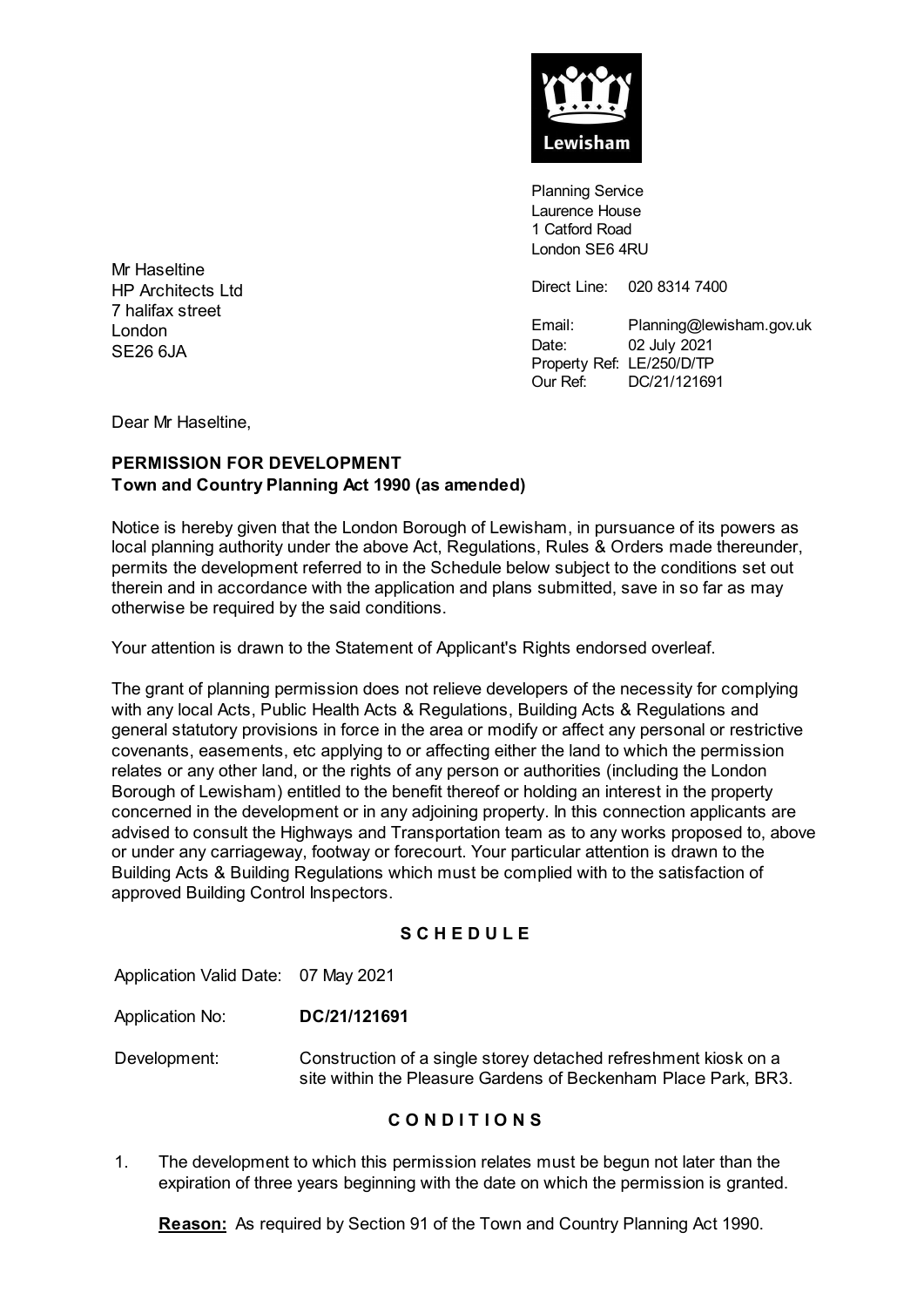2. The development shall be carried out strictly in accordance with the application plans, drawings and documents hereby approved and as detailed below:

1316-EX-02; 1316-EX-05; 1316-PL-01; Site Location Plan Received 07 May 2021; 1316-PL-02 Rev.A; 1316-PL-03 Rev.A; Design And Access Statement Revised (HP Architects, July 2021) Received 1 July 2021

**Reason:** To ensure that the development is carried out in accordance with the approved documents, plans and drawings submitted with the application and is acceptable to the local planning authority.

3. No development shall commence on site until a detailed schedule and specification of all external materials and finishes, external doors, roof coverings, brick plinths, hardstanding and retaining walls to be used on the Kiosk have been submitted to and approved in writing by the local planning authority. The development shall be carried out in accordance with the approved details.

**Reason:** To ensure that the local planning authority may be satisfied as to the external appearance of the development and to comply with Paragraph 145 of the National Planning Policy Framework (2019); Policy G3 Metropolitan Open Land of the London Plan (2021); Policy 15 High quality design for Lewisham, and Policy 16 Conservation areas, heritage assets and the historic environment of the Core Strategy (June 2011); and Development Management Local Plan (November 2014) DM Policy 30 Urban design and local character, and DM Policy 36 New development, changes of use and alterations affecting designated heritage assets and their setting: conservation areas, listed buildings, schedule of ancient monuments and registered parks and gardens.

4. The litter disposal facilities shown on Plan Nos. 1316-PL-02 Rev.A and 1316-PL-03 Rev.A shall be provided in full prior to commencement of operation of the kisosk and shall thereafter be permanently retained and maintained.

**Reason**: In order that the local planning authority may be satisfied with the provisions for recycling facilities and refuse storage in the interest of safeguarding the amenities of neighbouring occupiers and the area in general, in compliance with Development Management Local Plan (November 2014) DM Policy 30 Urban design and local character and Core Strategy Policy 13 Addressing Lewisham waste management requirements (2011).

- 5. (a) Prior to commencement of works drawings showing hard landscaping of any part of the site not occupied by buildings (including details of the permeability of hard surfaces) shall be submitted and approved in writing by the local planning authority.
	- (b) All hard landscaping works which form part of the approved scheme under part (a) shall be completed prior to occupation of the development.

Reason: In order that the local planning authority may be satisfied as to the details of the proposal and to comply with Policies SI 12 Flood risk management in the London Plan ( March 2021), Policy 15 High quality design for Lewisham of the Core Strategy (June 2011) and Development Management Local Plan (November 2014) Policy 25 Landscaping and trees, and DM Policy 30 Urban design and local character.

6. No trees shall be damaged or harmed during the construction of the development hereby approved.

**Reason:** To safeguard the health and safety of trees during building operations and the visual amenities of the area generally and to comply with Policy 12 Open space and environmental assets of the Core Strategy (June 2011), and DM Policy 25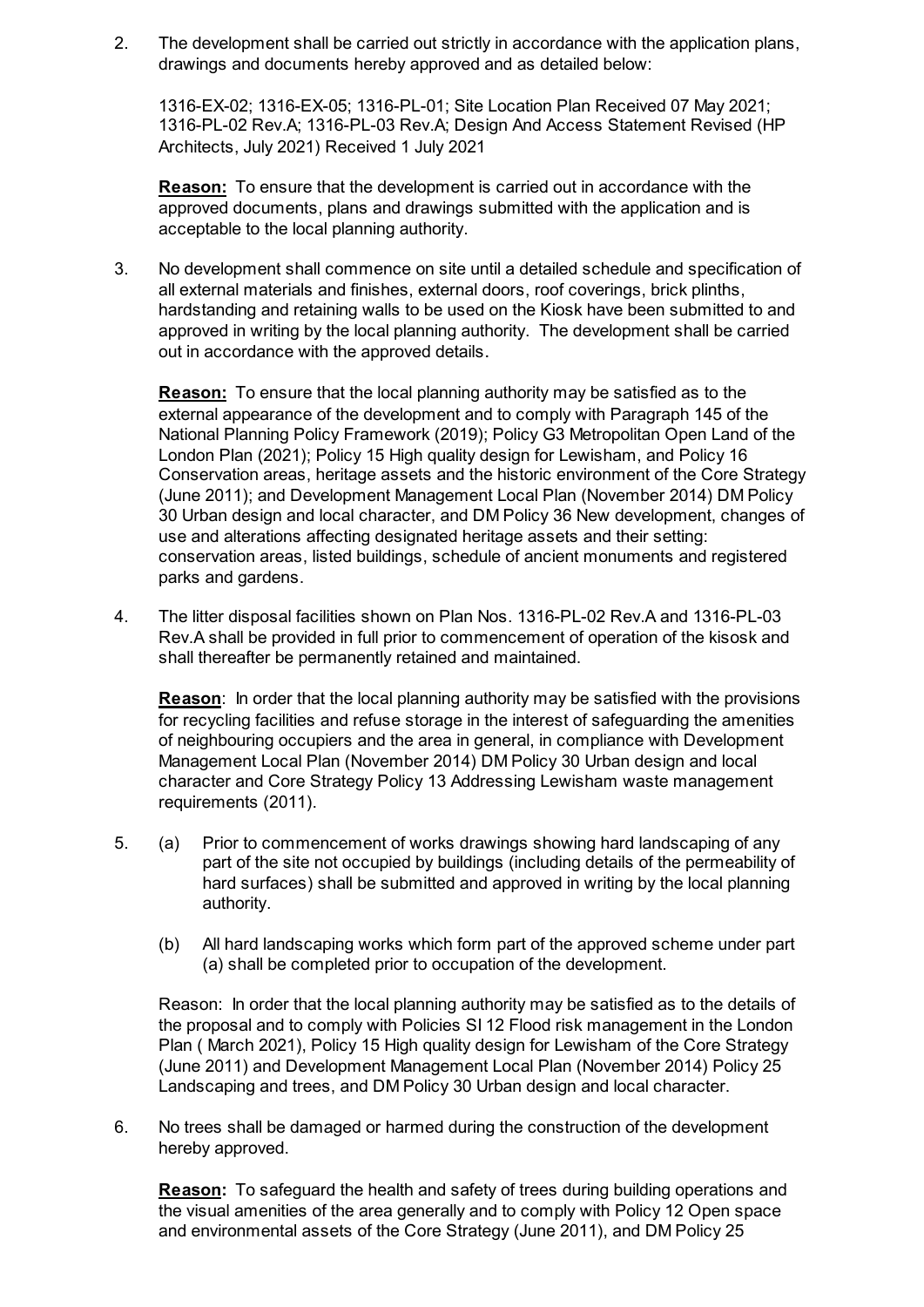Landscaping and trees and DM Policy 30 Urban design and local character of the Development Management Local Plan (November 2014).

- 7. (a) Full details of the biodiversity living roof that is proposed to be installed shall be submitted to and approved in writing by the local planning authority, prior to first operation of the kiosk hereby approved.
	- (b) Evidence that the roof has been installed in accordance with (a) shall be submitted to and approved in writing by the local planning authority, prior to the first operation of the kiosk hereby approved.
	- (c) The living roofs shall not be used as an amenity or sitting out space of any kind whatsoever and shall only be used in the case of essential maintenance or repair, or escape in case of emergency.

**Reason:** To comply with Policy G5 Urban greening in the London Plan (2021) , Policy 10 managing and reducing flood risk and Policy 12 Open space and environmental assets of the Core Strategy (June 2011), and DM Policy 24 Biodiversity, living roofs and artificial playing pitches of the Development Management Local Plan (November 2014).

8. The kiosk must be removed from the site once customer operations have ceased, at the expense of the owner.

**Reason:** To ensure no harm to the openness of the MOL if the Kisosk closes to customer business, and to comply with Paragraph 145 of the National Planning Policy Framework (2019); and Policy G3 Metropolitan Open Land of the London Plan (2021).

## **I N F O R M A T I V E S**

- A. **Positive and Proactive Statement:** The Council engages with all applicants in a positive and proactive way through specific pre-application enquiries and the detailed advice available on the Council's website. On this particular application, positive discussions took place which resulted in further information being submitted.
- B. The applicant is advised that any works associated with the implementation of this permission will constitute commencement of development. Further, all pre commencement conditions attached to this permission must be discharged, by way of a written approval in the form of an application to the Planning Authority, before any such works take place.
- C. You are advised that under the provisions of the Environmental Protection Act 1990, the operators of take-away (or similar) businesses may be subject to prosecution by the Council if the use creates a litter problem in the vicinity of the premises.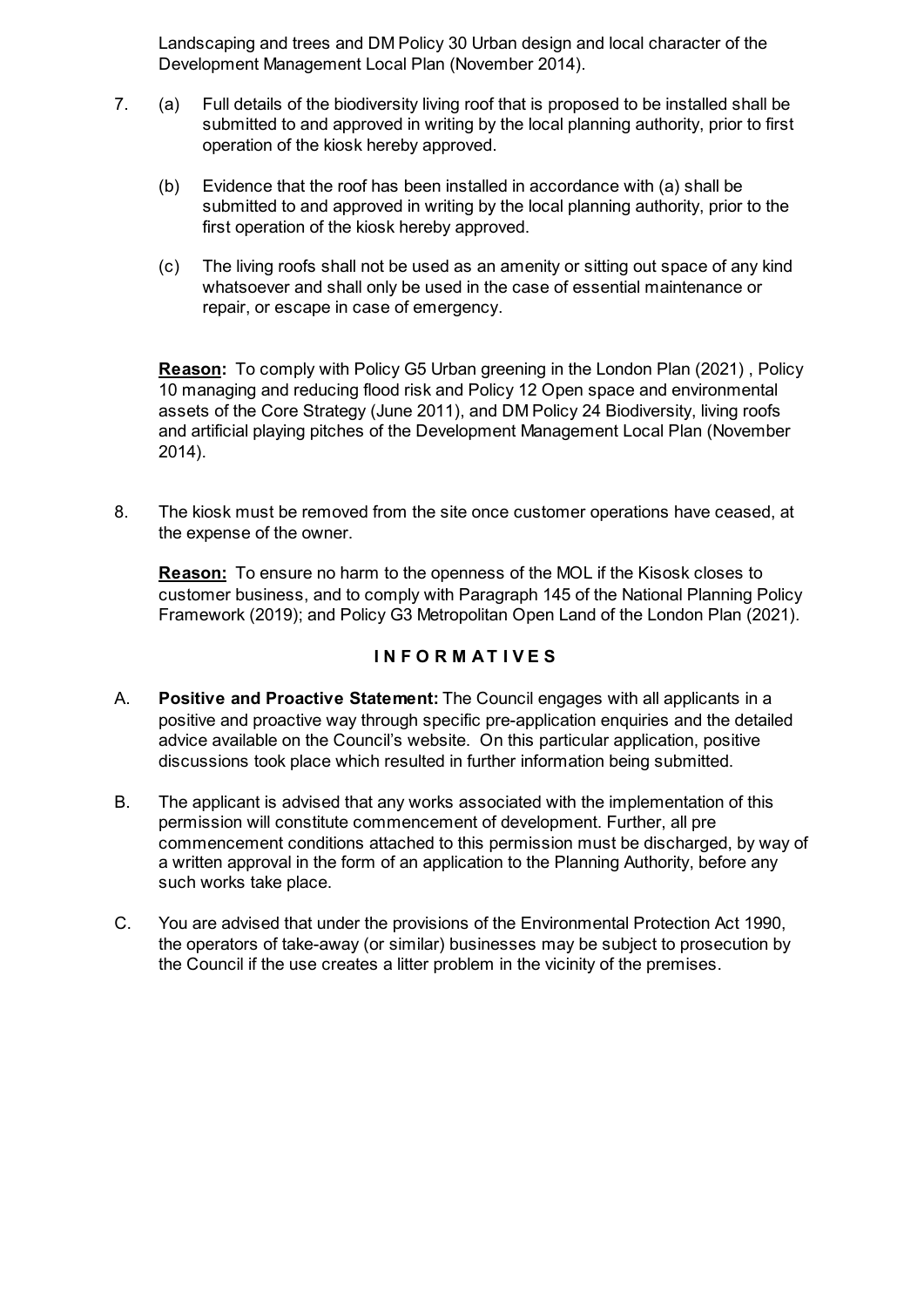Yours sincerely

 $10<$ 

Emma Talbot Director of Planning

## **Statement of Applicant's Rights arising from Grant of Planning Permission subject to conditions:-**

# **Appeals to the Secretary of State**

- If you are aggrieved by the decision of the London Borough of Lewisham to refuse planning permission for the proposed development or to grant it subject to conditions, then you can appeal to the Secretary of State under Section 78 of the Town and Country Planning Act 1990.
- If you want to appeal against your local planning authority's decision then you must do so within 6 months of the date of this notice.
- Appeals must be made using a form which you can get from the Planning Inspectorate, Room 3/13, Temple Quay House, 2 The Square, Temple Quay, Bristol, BS1 6PN, Tel No. 0303 444 5000, Email: enquiries@pins.gsi.gov.uk or fill in a form online via https://www.gov.uk/appeal-planning-decision
- The Secretary of State can allow a longer period for giving notice of an appeal, but will not normally be prepared to use this power unless there are special circumstances which excuse the delay in giving notice of appeal.
- If you intend to submit an appeal that you would like examined by inquiry then you must notify both the London Borough of Lewisham (planning@lewisham.gov.uk) and the Planning Inspectorate (inquiryappeals@planninginspectorate.gov.uk) at least 10 days before submitting the appeal. Further details are on GOV.UK and Lewisham.gov.uk
- The Secretary of State need not consider an appeal if it seems to the Planning Inspectorate that the local planning authority could not have granted planning permission for the proposed development or could not have granted it without the conditions imposed, having regard to the statutory requirements, to the provisions of any development order and to any directions given under a development order.
- In practice, the Secretary of State does not refuse to consider appeals solely because the local planning authority based their decision on a direction given by the Planning Inspectorate.

# **Purchase Notices**

- If either the local planning authority or the Secretary of State refuses permission to develop land or grants it subject to conditions, the owner may claim that they can neither put the land to a reasonably beneficial use in its existing state nor render the land capable of a reasonably beneficial use by the carrying out of any development which has been or would be permitted.
- In these circumstances, the owner may serve a purchase notice on the London Borough of Lewisham. This notice will require the London Borough of Lewisham to